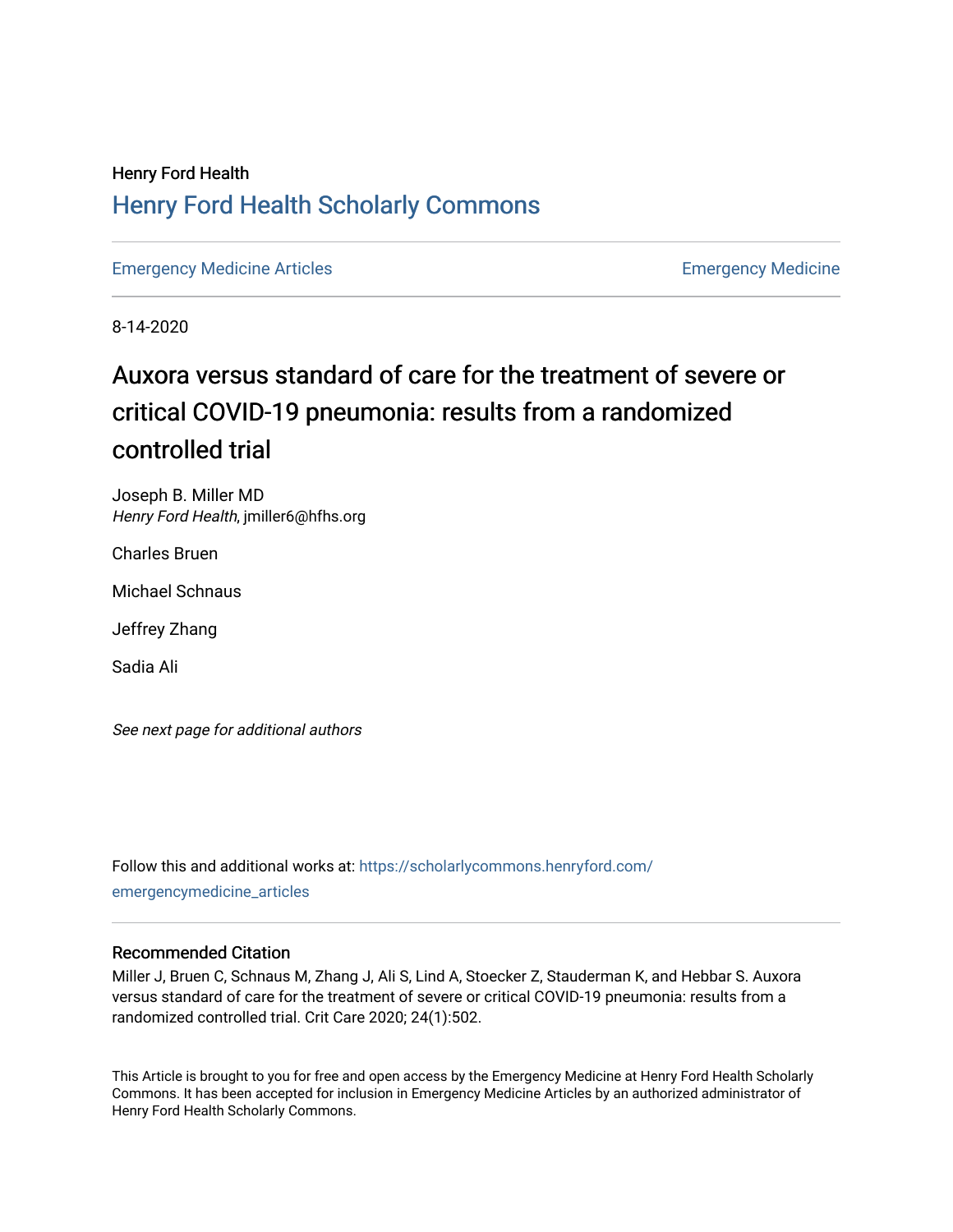# Authors

Joseph B. Miller MD, Charles Bruen, Michael Schnaus, Jeffrey Zhang, Sadia Ali, April Lind, Zachary Stoecker, Kenneth Stauderman, and Sudarshan Hebbar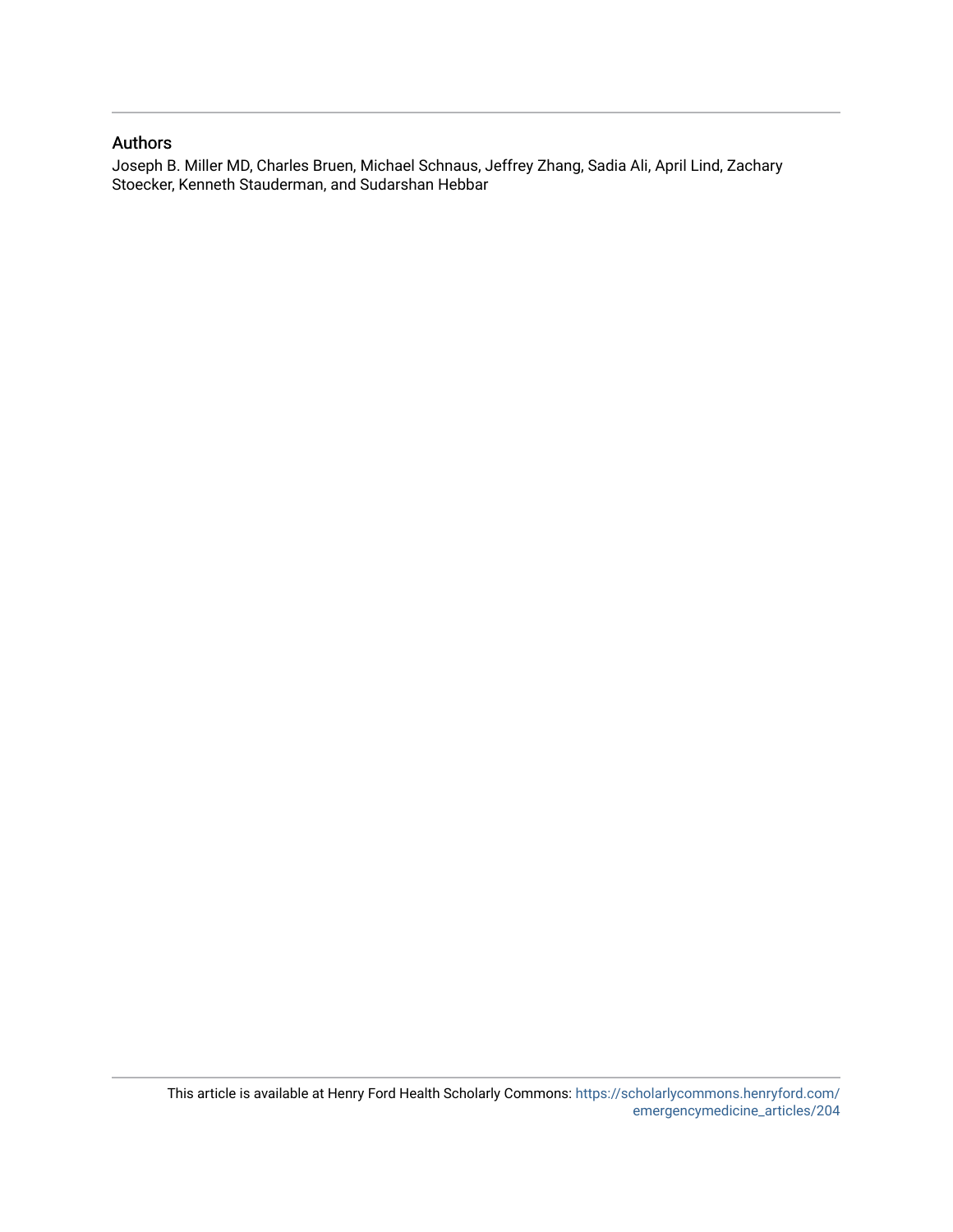# RESEARCH **RESEARCH CHANNEL EXECUTE ACCESS**

# Check for updates

# Auxora versus standard of care for the treatment of severe or critical COVID-19 pneumonia: results from a randomized controlled trial

Joseph Miller<sup>1†</sup>, Charles Bruen<sup>2†</sup>, Michael Schnaus<sup>2,3,4</sup>, Jeffrey Zhang<sup>5</sup>, Sadia Ali<sup>3</sup>, April Lind<sup>3</sup>, Zachary Stoecker<sup>3</sup> , Kenneth Stauderman<sup>6</sup> and Sudarshan Hebbar<sup>6\*</sup>

### Abstract

Background: Calcium release-activated calcium (CRAC) channel inhibitors stabilize the pulmonary endothelium and block proinflammatory cytokine release, potentially mitigating respiratory complications observed in patients with COVID-19. This study aimed to investigate the safety and efficacy of Auxora, a novel, intravenously administered CRAC channel inhibitor, in adults with severe or critical COVID-19 pneumonia.

Methods: A randomized, controlled, open-label study of Auxora was conducted in adults with severe or critical COVID-19 pneumonia. Patients were randomized 2:1 to receive three doses of once-daily Auxora versus standard of care (SOC) alone. The primary objective was to assess the safety and tolerability of Auxora. Following FDA guidance, study enrollment was halted early to allow for transition to a randomized, blinded, placebo-controlled study.

Results: In total, 17 patients with severe and three with critical COVID-19 pneumonia were randomized to Auxora and nine with severe and one with critical COVID-19 pneumonia to SOC. Similar proportions of patients receiving Auxora and SOC experienced ≥ 1 adverse event (75% versus 80%, respectively). Fewer patients receiving Auxora experienced serious adverse events versus SOC (30% versus 50%, respectively). Two patients (10%) receiving Auxora and two (20%) receiving SOC died during the 30 days after randomization. Among patients with severe COVID-19 pneumonia, the median time to recovery with Auxora was 5 days versus 12 days with SOC; the recovery rate ratio was 1.87 (95% CI, 0.72, 4.89). Invasive mechanical ventilation was needed in 18% of patients with severe COVID-19 pneumonia receiving Auxora versus 50% receiving SOC (absolute risk reduction = 32%; 95% CI, − 0.07, 0.71). Outcomes measured by an 8 point ordinal scale were significantly improved for patients receiving Auxora, especially for patients with a baseline  $PaO<sub>2</sub>/FiO<sub>2</sub> = 101–200.$ 

(Continued on next page)

<sup>+</sup> Joseph Miller and Charles Bruen contributed equally to this work. 6 CalciMedica, Inc., 505 Coast Blvd. South Suite 202, La Jolla, CA 92037, USA Full list of author information is available at the end of the article



<sup>©</sup> The Author(s), 2020 **Open Access** This article is licensed under a Creative Commons Attribution 4.0 International License, which permits use, sharing, adaptation, distribution and reproduction in any medium or format, as long as you give appropriate credit to the original author(s) and the source, provide a link to the Creative Commons licence, and indicate if changes were made. The images or other third party material in this article are included in the article's Creative Commons licence, unless indicated otherwise in a credit line to the material. If material is not included in the article's Creative Commons licence and your intended use is not permitted by statutory regulation or exceeds the permitted use, you will need to obtain permission directly from the copyright holder. To view a copy of this licence, visit [http://creativecommons.org/licenses/by/4.0/.](http://creativecommons.org/licenses/by/4.0/) The Creative Commons Public Domain Dedication waiver [\(http://creativecommons.org/publicdomain/zero/1.0/](http://creativecommons.org/publicdomain/zero/1.0/)) applies to the data made available in this article, unless otherwise stated in a credit line to the data.

<sup>\*</sup> Correspondence: [sudarshan@calcimedica.com](mailto:sudarshan@calcimedica.com) †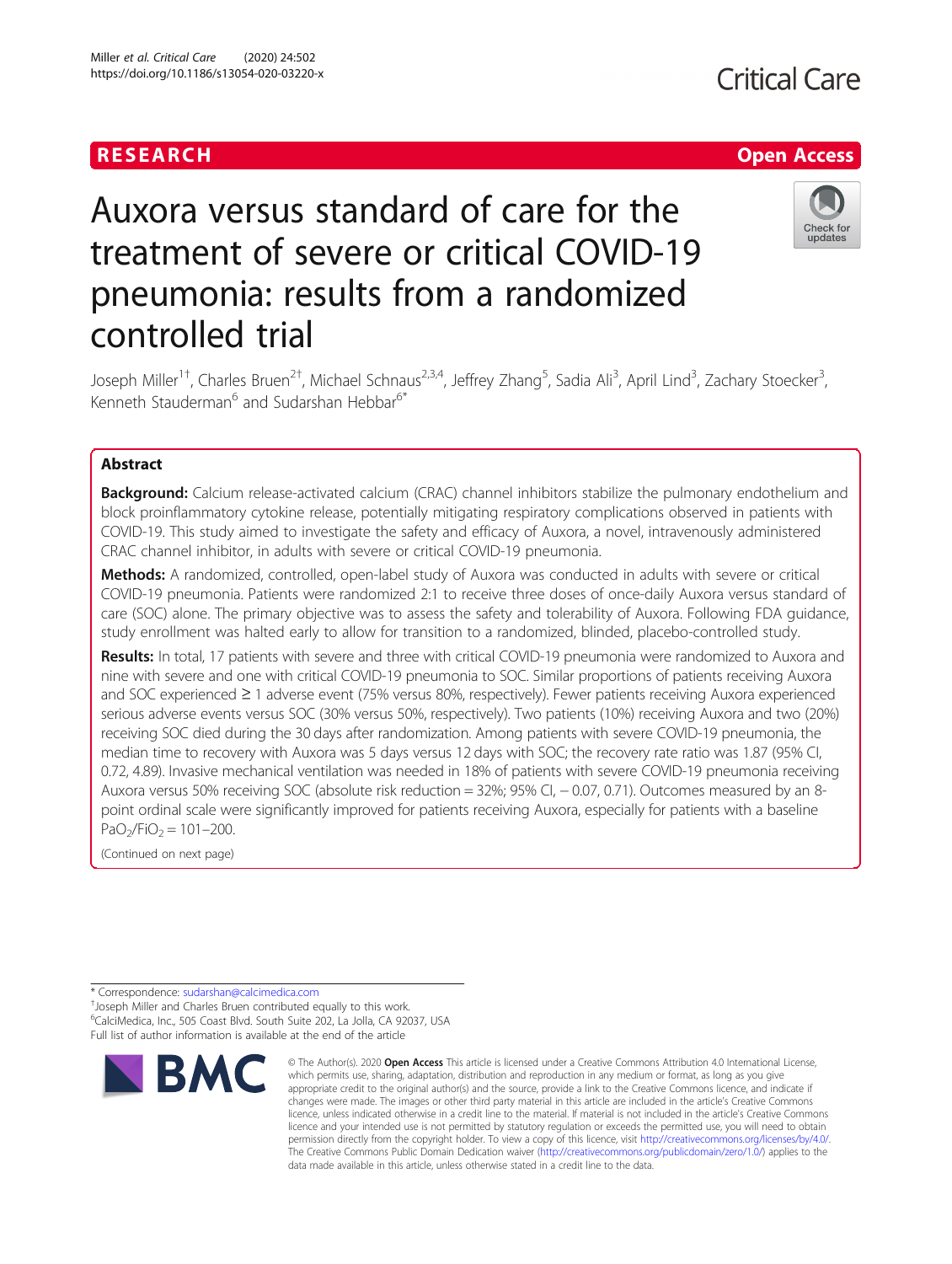#### (Continued from previous page)

**Conclusions:** Auxora demonstrated a favorable safety profile in patients with severe or critical COVID-19 pneumonia and improved outcomes in patients with severe COVID-19 pneumonia. These results, however, are limited by the open-label study design and small patient population resulting from the early cessation of enrollment in response to regulatory guidance. The impact of Auxora on respiratory complications in patients with severe COVID-19 pneumonia will be further assessed in a planned randomized, blinded, placebo-controlled study.

**Trial registration:** ClinicalTrials.gov, [NCT04345614.](https://clinicaltrials.gov/ct2/show/NCT04345614) Submitted on 7 April 2020.

Keywords: COVID-19 pneumonia, Calcium release-activated calcium channel inhibitors, CRAC channel inhibitors, Proinflammatory response, Pulmonary endothelium, Respiratory complications

#### Background

The novel severe acute respiratory syndrome coronavirus 2 (SARS-CoV-2), which causes the disease COVID-19, was first identified in December 2019 and designated a global pandemic by the World Health Organization in February 2020 [[1\]](#page-10-0). The majority of COVID-19 cases are mild, but up to 20% of patients develop severe or critical pneumonia, manifested by hypoxemia or respiratory failure necessitating mechanical ventilation, respectively [[1](#page-10-0), [2](#page-10-0)]. COVID-19 pneumonia presents with a constellation of symptoms including fever, cough, and dyspnea, with infiltrates usually noted on lung imaging [[1,](#page-10-0) [2](#page-10-0)]. While the pathophysiology for COVID-19 pneumonia remains under investigation, there is an increasing body of literature to suggest a multifactorial lung injury and the important role of a hyperinflammatory state in its development [\[3](#page-10-0)–[5](#page-10-0)]. Among patients with COVID-19 pneumonia, viral infiltration has been shown to cause severe endothelial injury and diffuse alveolar damage [[2](#page-10-0)–[5](#page-10-0)]. Furthermore, there appears to be an increase in proinflammatory cytokines leading to additional lung injury [[2](#page-10-0)–[5\]](#page-10-0). Together, these factors contribute to clinical deterioration, the need for invasive mechanical ventilation, and, in a substantial proportion of patients, death [\[2](#page-10-0)–[5\]](#page-10-0).

Evidence suggests that calcium release-activated calcium (CRAC) channels play a role in inflammationinduced injury of pulmonary endothelial cells, resulting in loss of alveolar-capillary barrier function and extravasation of fluid into the alveoli [\[6](#page-10-0)–[9\]](#page-10-0). CRAC channel activation is also linked to the production of proinflammatory cytokines associated with worsened outcomes in COVID-19 [[7](#page-10-0)–[11\]](#page-10-0). Thus, inhibition of CRAC channels may be beneficial in preserving pulmonary endothelial integrity, reducing proinflammatory cytokine levels, and improving oxygenation in patients with COVID-19 pneumonia [[8,](#page-10-0) [11](#page-10-0)–[14](#page-10-0)].

CM4620 is a potent and selective CRAC channel in-hibitor [[11](#page-10-0)–[13,](#page-10-0) [15](#page-10-0)]. Preclinical work has demonstrated that in acute inflammatory conditions, CM4620 reduces inflammatory signals in the lung, protects tissues from calcium-induced damage, and lowers serum and pulmonary proinflammatory cytokine levels [[7,](#page-10-0) [9,](#page-10-0) [11](#page-10-0), [12\]](#page-10-0). Auxora, the novel intravenously administered nanoemulsion formulation of CM4620, rapidly distributes to the lungs and blocks CRAC channel-dependent cytokine release within hours of its administration [\[15](#page-10-0)]. Based on these data and rationale, Auxora was investigated in patients with severe or critical COVID-19 pneumonia. The interim analyses presented here describe the safety of Auxora for all patients enrolled in the study; the efficacy analysis is limited to those with severe COVID-19 pneumonia.

#### Methods

#### Patient selection

This phase 2, randomized, controlled, open-label study was conducted across three centers in the USA ([Clinical-](http://clinicaltrials.gov)[Trials.gov](http://clinicaltrials.gov) number NCT04345614). Patient enrolment took place from April 8, 2020, to May 13, 2020. Eligible patients were adults with a diagnosis of COVID-19 determined by reverse transcription polymerase chain reaction and pneumonia documented by chest imaging. In addition, patients were required to have  $\geq 1$  symptom consistent with COVID-19, such as fever, cough, sore throat, malaise, headache, muscle pain, dyspnea, confusion, or respiratory distress, and  $\geq 1$  clinical sign suggesting respiratory compromise, such as respiratory rate  $\geq$ 30 breaths per minute, heart rate  $\geq 125$  bpm,  $SpO<sub>2</sub> < 93%$ on room air or requiring > 2 L oxygen by nasal cannula to maintain  $SpO_2 \geq 93\%$ , or  $PaO_2/FiO_2 < 300$ , imputed from pulse oximetry or determined by arterial blood gas.

#### Study design

The initial study design included enrolment of 60 patients receiving low-flow supplemental oxygen at screening into arm A (severe COVID-19 pneumonia) and 60 patients receiving high-flow supplemental oxygen through a high-flow nasal cannula at screening into arm B (critical COVID-19 pneumonia). In both arms, patients were randomly assigned in a 2:1 ratio to receive Auxora plus standard of care or standard of care alone; randomization was not center specific. Auxora was administered on three consecutive days as a 4-h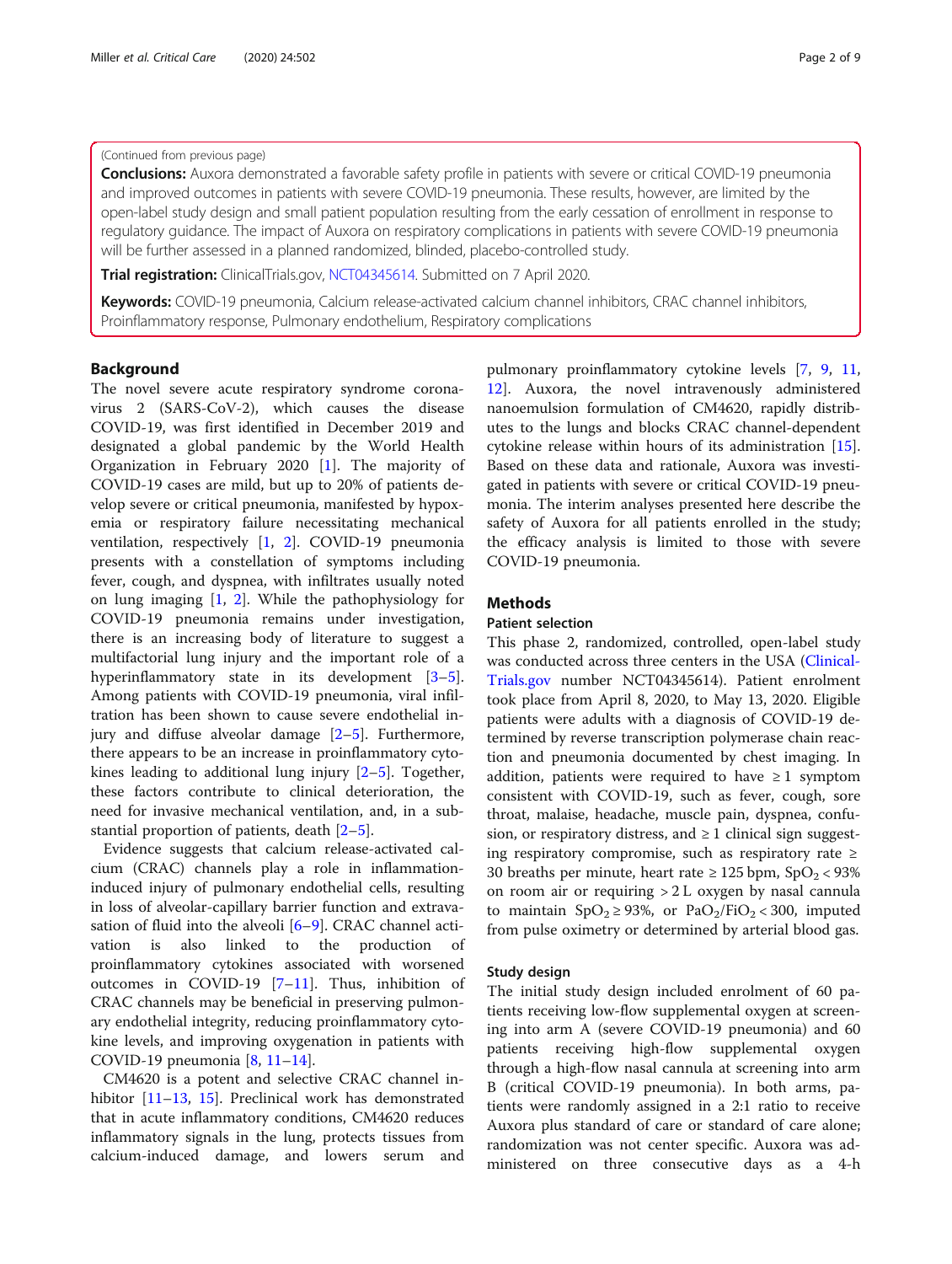continuous intravenous infusion. The initial dose was 2.0 mg/kg (max 250 mg), and subsequent doses were 1.6 mg/kg (max 200 mg) at 24 and 48 h. All patients received local standard of care, including antiviral agents, but investigational therapies and immunosuppressive medications were not permitted. At the discretion of the site investigators, patients treated with either Auxora or standard of care alone were able to receive convalescent plasma if they required invasive mechanical ventilation.

After admission, patients were assessed daily for the first 10 days and then every 48 h until day 28 or discharge, whichever occurred first. On day 30, all patients were assessed for mortality. Discharged patients were contacted by phone. All adverse events (AEs) and serious adverse events (SAEs) were recorded during hospitalization. The  $SpO<sub>2</sub>$  and  $FiO<sub>2</sub>$  at the time of the study visit and the lowest  $SpO<sub>2</sub>/FiO<sub>2</sub>$  ratio documented over the previous 24 h were recorded daily. The patient's clinical status was also evaluated daily by assessing if the patient was alive and required invasive mechanical ventilation or extracorporeal membrane oxygenation (ECMO), high-flow supplemental oxygen or non-invasive ventilation, low-flow supplemental oxygen, or other ongoing medical care in the previous 24 h. The need for continued supplemental oxygen was also assessed at the time of discharge.

The trial protocol was approved by an institutional review board at each site and was overseen by an independent safety review committee (ISRC). Informed consent was obtained from either the patient or from the patient's legally authorized representative if the patient was unable to provide consent. The ISRC was scheduled to perform a review for each arm after the first 12 patients were dosed with Auxora and then again after 24 patients were dosed. The analysis plan called for a separate evaluation of the safety and efficacy of the two arms as enrolment rates were expected to differ. The ISRC conducted an initial review on May 3, 2020, after the first 12 patients in arm A were dosed with Auxora. At that time, six patients had received standard of care in arm A. The ISRC recommended continuing the trial without changes. The US Food and Drug Administration (FDA) was sent the interim efficacy data presented here in response to questions about the ISRC review. The FDA provided guidance on May 12, 2020, to limit further enrolment in the open-label study and transition to a randomized, blinded, placebo-controlled study, and as such, both arms A and B ceased further enrolment.

#### Statistical analysis

All analyses were conducted in the intention-to-treat population. The primary objective was to determine the safety and tolerability of Auxora for patients with severe and critical COVID-19 pneumonia. The incidence, intensity, and relationship of AEs and SAEs and the development of laboratory abnormalities that were clinically significant and required intervention were assessed. Mortality at day 30 was evaluated as a safety outcome. For the purpose of safety and outcome analyses, patients from arms A and B were analyzed together, comparing treatments with Auxora and standard of care with standard of care alone.

Efficacy outcome measures included recovery rate defined as the first day the patient satisfied criterion 6, 7, or 8 of the 8-point ordinal scale (Table [1\)](#page-5-0). Additional efficacy outcome measures included the change in the 8 point ordinal scale over time, the proportion of patients requiring invasive mechanical ventilation, and a composite outcome of death or invasive mechanical ventilation.

Pre-specified efficacy analyses were performed on enrolled patients with severe COVID-19 pneumonia (arm A) and in 3 subgroups of arm A according to their baseline PaO<sub>2</sub>/FiO<sub>2</sub> (1–100, 101–200, or  $\geq 201$ ). Baseline  $PaO<sub>2</sub>/FiO<sub>2</sub>$  was defined as the lowest value in the 24 h prior to screening. The  $PaO<sub>2</sub>$  was imputed from the  $SpO<sub>2</sub>$  using a published table based on Ellis's inversion of the Severinghaus equation [[16](#page-10-0), [17](#page-10-0)].

### Results

### Patients

At the time of cessation, 30 patients had been enrolled in the study. Of the 26 patients in arm A, 17 were randomized to treatment with Auxora and nine to standard of care alone. Four patients were enrolled in arm B: three to treatment with Auxora and one to standard of care alone (Fig. [1](#page-5-0)). Across both arms, 18 patients (90%) received three doses of Auxora as assigned. One patient in arm A received only one Auxora dose due to rapid improvement and early discharge. One patient in arm B refused the third dose of Auxora. One patient in arm B, who received all three doses, was transferred after 120 h to another institution; their outcome was followed by the initial study team. In the standard of care group of arm A, one patient withdrew from the study at 96 h after being made do not intubate (DNI) because of declining respiratory status. This patient was not included in the intubation analysis (Fig. [1\)](#page-5-0). All patients who did not die in the hospital completed the day 30 assessment.

Baseline demographics were balanced across the Auxora and standard of care groups in arm A (Table [2](#page-6-0)), but more patients in the Auxora group had diabetes (47%) than those in the standard of care group (22%). The median time (min, max) from symptom onset to randomization was 9 (4, 34) days in the Auxora group and 7 (4, 11) days in the standard of care group. The baseline mean imputed  $PaO<sub>2</sub>/FiO<sub>2</sub>$  was  $178 \pm 74$  in the Auxora group and  $168 \pm 78$  in the standard of care group. In arm B, baseline characteristics were more variable due to the small sample size (Table [1\)](#page-5-0). Individual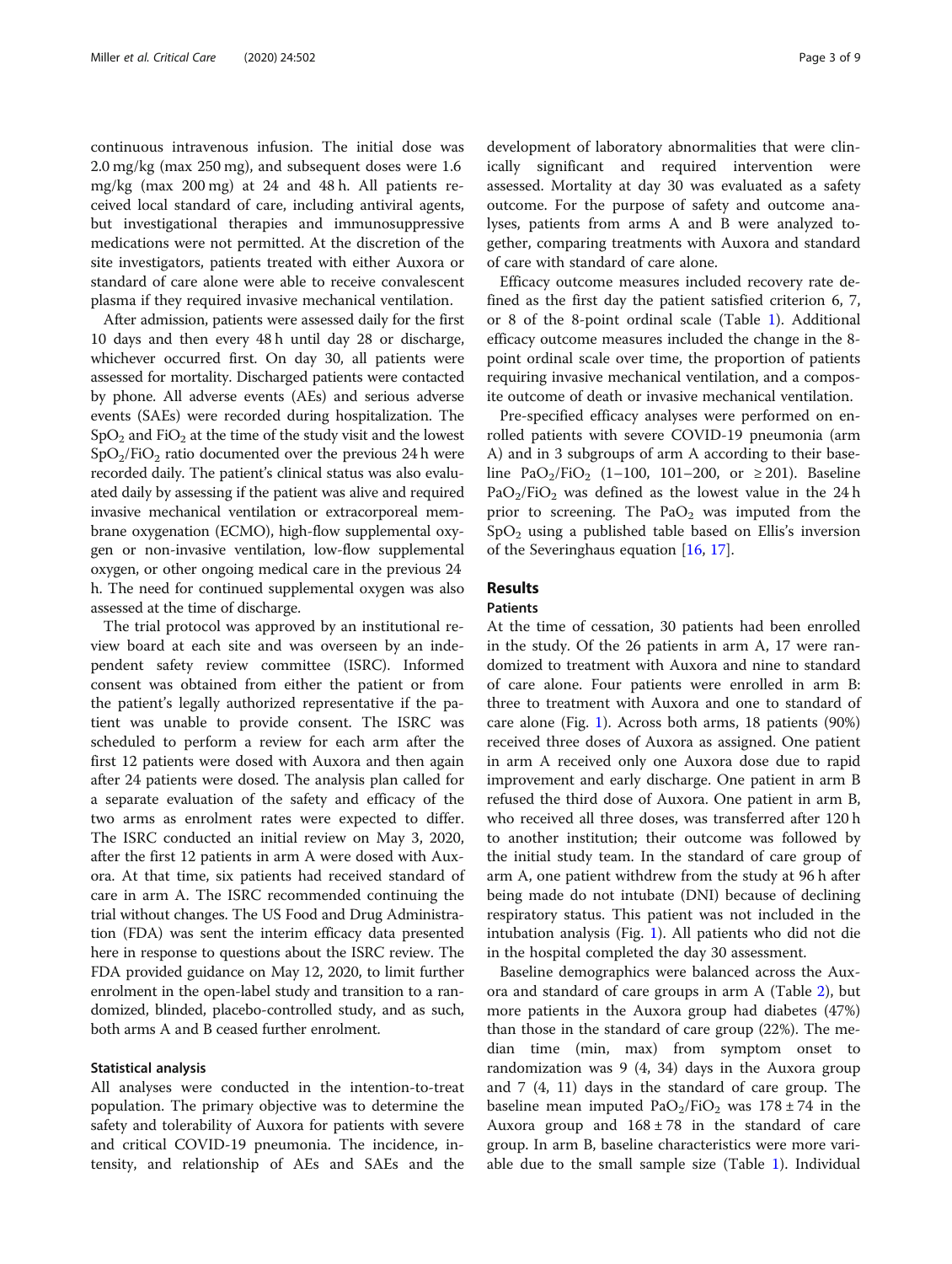<span id="page-5-0"></span>

|  |  | Table 1 Eight-point ordinal scale |  |  |
|--|--|-----------------------------------|--|--|
|--|--|-----------------------------------|--|--|

|   | Scale Description                                                                               |
|---|-------------------------------------------------------------------------------------------------|
|   | Death                                                                                           |
| 2 | Hospitalized, requiring invasive mechanical ventilation or ECMO                                 |
| 3 | Hospitalized, requiring non-invasive mechanical ventilation or<br>high-flow supplemental oxygen |
| 4 | Hospitalized, requiring low-flow supplemental oxygen                                            |
| 5 | Hospitalized, not requiring supplemental oxygen but requiring<br>ongoing medical care           |
| 6 | Hospitalized, not requiring supplemental oxygen or ongoing<br>medical care                      |
|   | Discharged, requiring supplemental oxygen                                                       |

8 Discharged, not requiring supplemental oxygen

Efficacy outcome measured with the 8-point ordinal scale included recovery rate defined as the first day the patient satisfied criterion 6, 7, or 8 and change in the 8-point ordinal scale over time ECMO extracorporeal membrane oxygenation

patient listings for arm A are presented in the supplementary appendix Figure [S1](#page-9-0).

Fewer patients randomized to Auxora versus standard of care received steroids (47% versus 78%) or remdesivir (18% versus 33%) during the course of the study. Convalescent plasma was administered to 2 patients randomized to Auxora, while it was administered in all 4 patients randomized to standard of care who needed mechanical ventilation.

#### Safety outcomes

Across both arms, 15 patients (75%) receiving Auxora had ≥ 1 AE and six patients (30%) had ≥ 1 SAE. Site investigators judged three AEs, each occurring in three different patients, as being related to the administration of Auxora: an episode of itching, an increase in alkaline phosphate, and a rash. They were all considered mild by the investigators and resolved. None of the reported SAEs was determined to be related to the administration of Auxora. Among patients receiving standard of care, eight (80%) had  $\geq 1$  AE and five (50%) had  $\geq 1$  SAE. There was no difference in AEs related to infections in the Auxora group when compared to standard of care (30% in each group).

Two patients (10%) treated with Auxora and two patients (20%) receiving standard of care died while hospitalized between 10 and 17 days after randomization (supplementary appendix Figure [S1](#page-9-0)). There were no deaths in the 30 days after randomization for patients

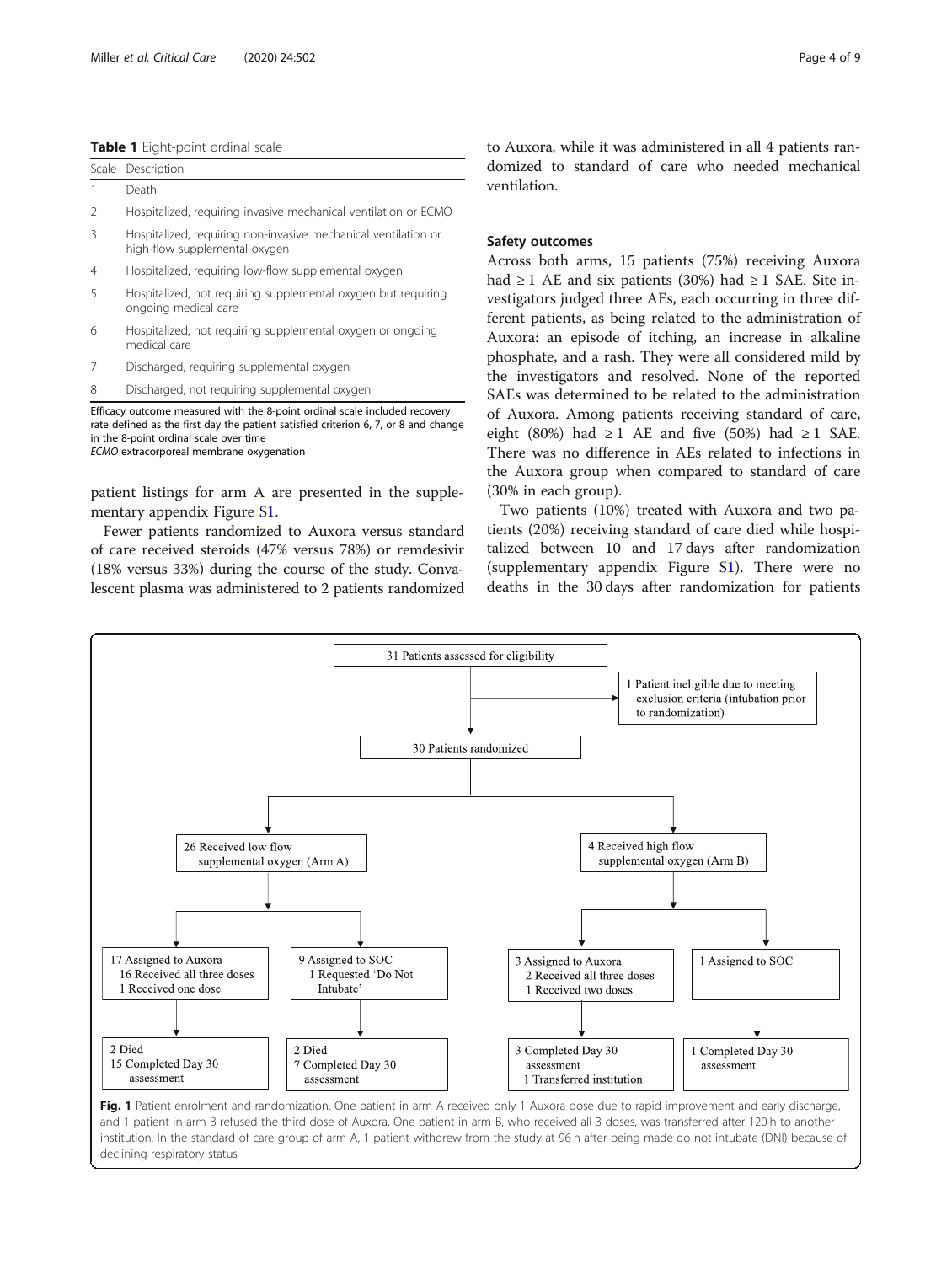#### <span id="page-6-0"></span>Table 2 Baseline demographics and clinical characteristics

|                                                                             | Arm A*              |                | Arm B <sup>†</sup> |                     |
|-----------------------------------------------------------------------------|---------------------|----------------|--------------------|---------------------|
|                                                                             | Auxora ( $n = 17$ ) | SOC $(n = 9)$  | Auxora $(n = 3)$   | SOC $(n = 1)$       |
| Age, years (mean $\pm$ SD)                                                  | $59 \pm 12$         | $61 \pm 13$    | $64 \pm 14$        | $36 \pm NA$         |
| Median BMI, $\text{kg/m}^2$ (min, max)                                      | 30 (25, 79)         | 30 (23, 49)    | 23 (18, 36)        | 34                  |
| Male sex, $n$ (%)                                                           | 7(41)               | 5(56)          | 1(33)              | 1(100)              |
| Ethnicity, n (%)                                                            |                     |                |                    |                     |
| White                                                                       | 8(47)               | 5(56)          | 1(33)              | $\overline{0}$      |
| Black or African American                                                   | 7(41)               | 3(33)          | 1(33)              | 1(100)              |
| Asian                                                                       | $\circ$             | 1(11)          | 1(33)              | $\circ$             |
| Others/multiple                                                             | 2(12)               | 0              | $\mathbf 0$        | $\circ$             |
| Hispanic or Latino, n (%)                                                   | 2(12)               | 1(11)          | $\mathbf 0$        | 0                   |
| Diabetes, n (%)                                                             | 8(47)               | 2(22)          | 2(67)              | 0(0)                |
| Hypertension, n (%)                                                         | 8(47)               | 4(44)          | 2(67)              | 0(0)                |
| Median time from the onset of symptoms<br>to randomization, days (min, max) | 9(4, 34)            | 7(4, 11)       | 11(8, 17)          | 13                  |
| Ferritin, $nq/mL$ (mean $\pm$ SD)                                           | $709 \pm 553$       | $772 \pm 742$  | $1776 \pm 722$     | $2151 \pm NA$       |
| CRP, mg/dL (mean $\pm$ SD)                                                  | $10 \pm 7$          | $12 \pm 6$     | $14 \pm 11$        | $9 \pm NA$          |
| $PaO2/FiO2$ (mean $\pm$ SD)                                                 | $178 \pm 74$        | $168 \pm 78$   | $106 \pm 45$       | $87 \pm NA$         |
| $PaO2/FiO2 \ge 201$                                                         | 7(41)               | 3(33)          | $\circ$            | $\circ$             |
| PaO <sub>2</sub> /FiO <sub>2</sub> 101-200                                  | 6(35)               | 4(44)          | 2(67)              | $\mathsf{O}\xspace$ |
| $PaO2/FiO2 \le 100$                                                         | 4(24)               | 2(22)          | 1(33)              | 1(100)              |
| PaO <sub>2</sub> /FiO <sub>2</sub> 101-200 ferritin ng/mL (mean $\pm$ SD)   | $867 \pm 712$       | $910 \pm 1090$ | $1637 \pm 963$     | <b>NA</b>           |
| PaO <sub>2</sub> /FiO <sub>2</sub> 101-200 CRP mg/dL (mean $\pm$ SD)        | $11 \pm 5$          | $13 \pm 9$     | $16 \pm 15$        | <b>NA</b>           |

Baseline demographics were balanced across the Auxora and standard of care groups in arm A. In arm B, baseline characteristics were more variable due to the small sample size

NA not available, SOC standard of care

\*Patients in arm A included those who were receiving low-flow supplemental oxygen at screening and were defined by regulatory guidance as having severe COVID-19 pneumonia

† Patients in arm B were defined by regulatory guidelines as having critical COVID-19 pneumonia

who were discharged from the hospital. Both patients in the Auxora group and one patient in the standard of care group died while receiving invasive mechanical ventilation. The other patient receiving standard of care who died had been made DNI.

#### Efficacy outcomes

Patients with severe COVID-19 pneumonia (arm A) treated with Auxora had a shorter median time to recovery (5 days) than patients treated with standard of care (12 days); the recovery rate ratio was 1.87 (95% confidence interval [CI], 0.72 to 4.89; Fig. [2](#page-7-0)). In addition, three of 17 patients treated with Auxora (18%) were intubated compared to four of eight (50%) assigned to standard of care (95% CI, − 0.07 to 0.71). The reduction was most pronounced in patients with a baseline  $PaO<sub>2</sub>/FiO<sub>2</sub>$  between 101 and 200, in which only one of six patients (17%) treated with Auxora required intubation compared to three of four patients (75%) assigned to standard of care. No patients receiving Auxora or standard of care with a baseline  $PaO<sub>2</sub>/FiO<sub>2</sub> > 200$  required invasive mechanical ventilation. A composite endpoint of death or invasive mechanical ventilation occurred less frequently in patients treated with Auxora (18%) compared to those assigned to standard of care (56%) with a hazard ratio of 0.23 (95% CI, 0.05 to 0.96;  $P < 0.05$ ; Fig. [3](#page-7-0)).

Clinical improvement, as measured by the mean of an 8-point ordinal scale, was greater in the Auxora group starting at day 4, reaching statistical significance on day 6, and remained significant from day 9 to day 12 ( $P <$ 0.05; Fig. [4\)](#page-8-0). On day 4, the odds ratio for clinical deterioration on the 8-point ordinal scale for the Auxora group compared to the standard of care group was 0.21 (95% CI, 0.04 to 0.098;  $P < 0.05$ ). The clinical improvement was most pronounced in patients with a baseline  $PaO<sub>2</sub>/FiO<sub>2</sub>$  between 101 and 200, with the difference in means reaching statistical significance at day 7; this was maintained through day 12 ( $P < 0.05$ ; Fig. [5\)](#page-8-0).

### **Discussion**

In this phase 2, open-label, randomized, multicenter study of patients with severe or critical COVID-19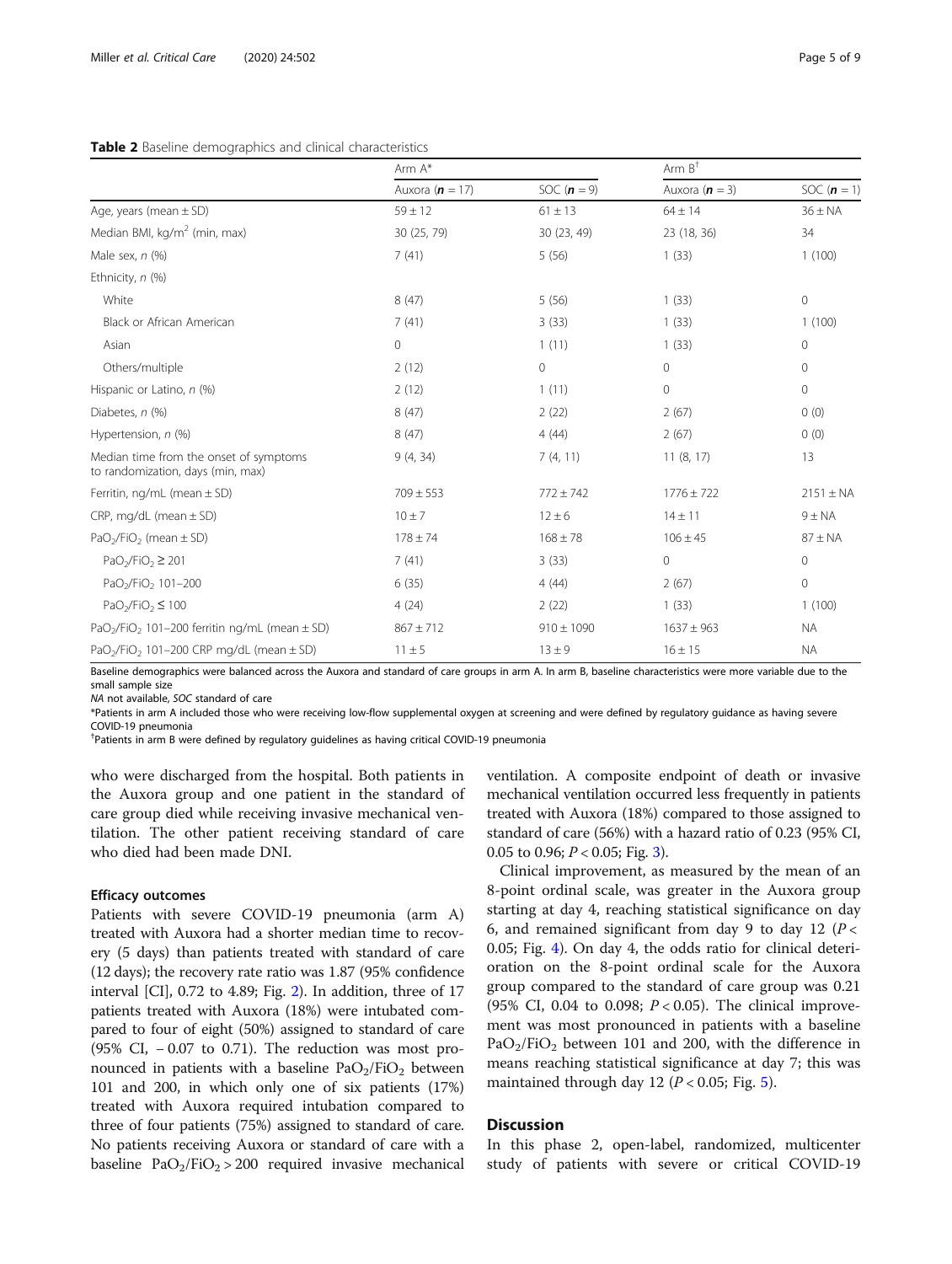<span id="page-7-0"></span>

pneumonia, Auxora, a novel, intravenously administered CRAC channel inhibitor, demonstrated a potential therapeutic benefit in mitigating the respiratory complications of COVID-19. At the recommendation of the US FDA, this study was halted prior to completion of the originally planned 120 patients in order to transition to a randomized, placebo-controlled, double-bind study.

CRAC channel activation in the pulmonary endothelium is linked to the breakdown of the alveolar-capillary barrier [[7](#page-10-0)–[9\]](#page-10-0). CRAC channel activation also initiates the production and release of proinflammatory cytokines from immune cells [\[10](#page-10-0), [11](#page-10-0)]. The resulting development of pulmonary edema, hypoxemia, and ultimately ARDS contributes to the significant morbidity and mortality

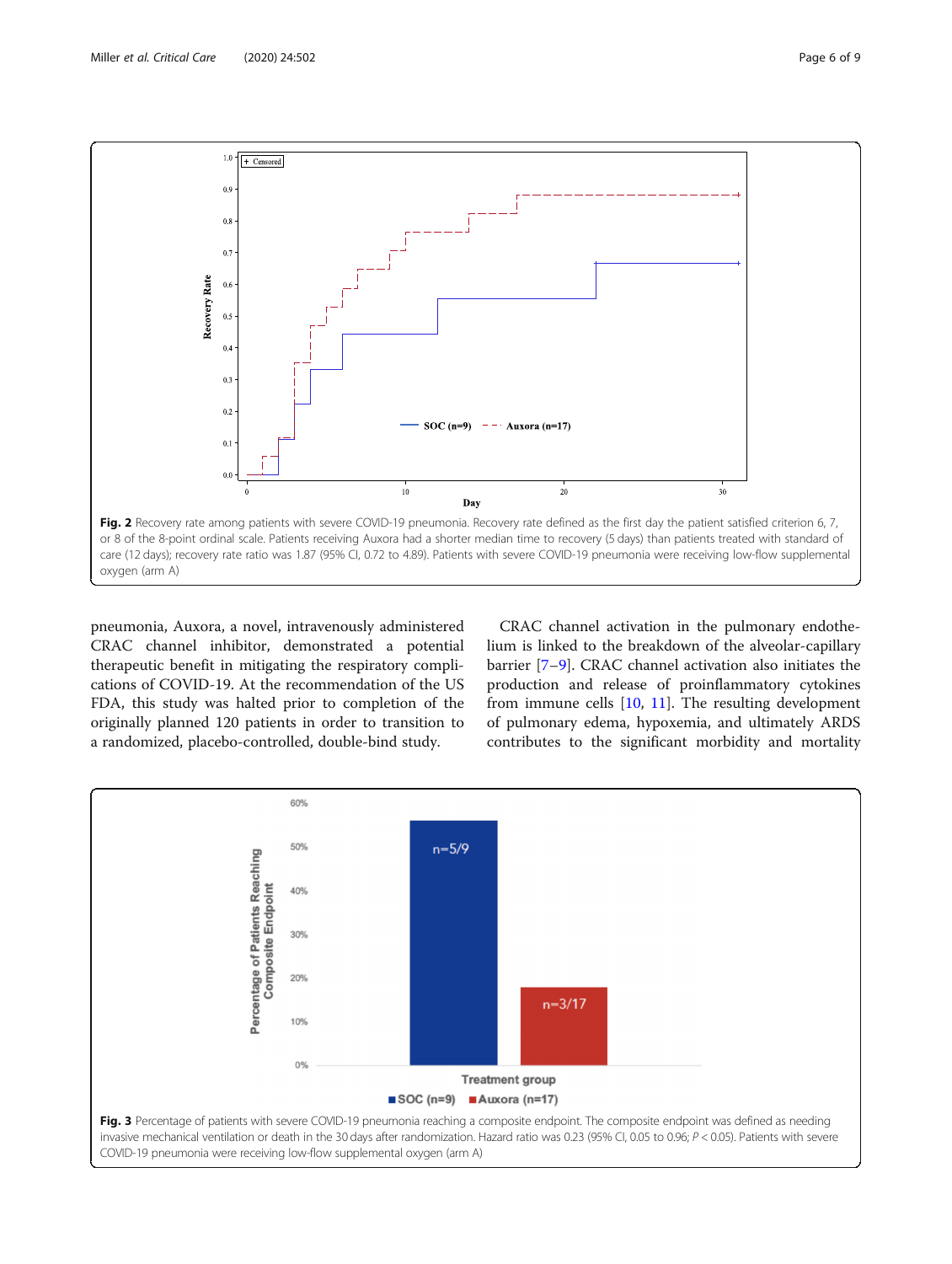<span id="page-8-0"></span>

seen in COVID-19 pneumonia, particularly in those who eventually require invasive mechanical ventilation [\[14,](#page-10-0) [18](#page-10-0)]. As demonstrated in animal models, inhibition of CRAC channels stabilizes pulmonary endothelial cells, blocks the release of proinflammatory cytokines, and decreases vascular inflammation and permeability [\[7](#page-10-0), [9,](#page-10-0) [14\]](#page-10-0). Given the direct effects on the pulmonary endothelium and the indirect effects on proinflammatory cytokine production,

Auxora may be an attractive therapy for the management of patients with severe COVID-19 pneumonia [[7](#page-10-0)–[9](#page-10-0)]. Auxora has also demonstrated rapid distribution to the lungs, resulting in a fast onset of action that is reversible in 24 to 48 h (unpublished observations).

The data available at the time of study termination indicate an encouraging safety profile for Auxora, with no increase in the proportion of patients experiencing AEs or



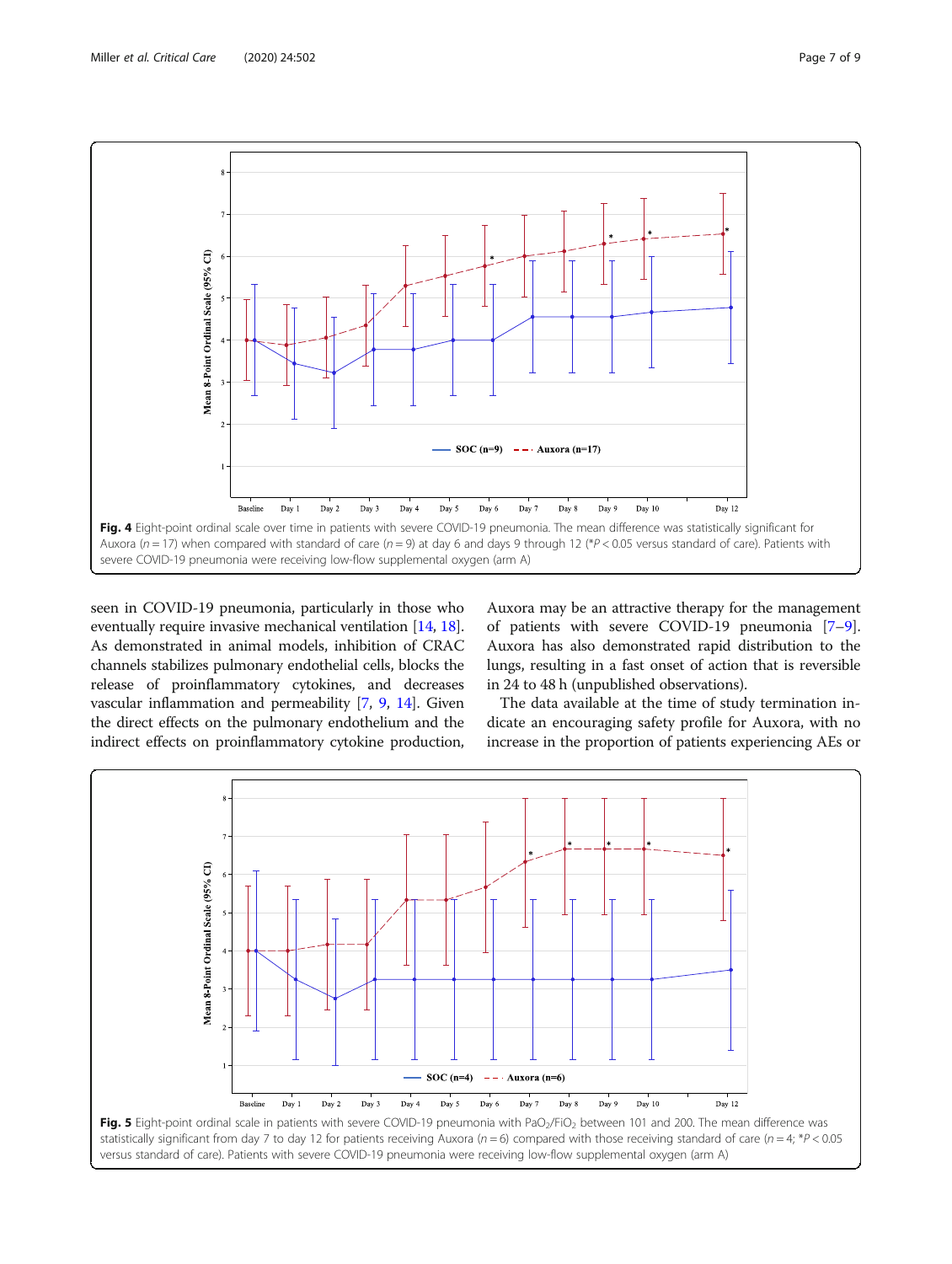<span id="page-9-0"></span>SAEs when compared with standard of care. Furthermore, while the sample size was small, patients receiving Auxora appeared to have a more favorable clinical course than patients receiving standard of care as reflected by the rapid time to recovery; the decreased need for steroids, remdesivir, convalescent plasma, or invasive mechanical ventilation; and greater improvement in clinical outcomes as documented by the difference in 8-point ordinal scale. Analysis of the ordinal scale over time also suggested greater odds of improvement in patients treated with Auxora beginning on day 4, with the most pronounced clinical benefit in patients with a  $PaO<sub>2</sub>/FiO<sub>2</sub>$  ratio between 101 and 200. These efficacy signals will need to be confirmed in a larger, double-blind, placebo-controlled study.

The ideal timing and duration of intervention in the course of COVID-19 pneumonia remain unknown [\[19](#page-10-0)]. There are some concerns that premature immunomodulation may inhibit host antiviral immunity and delay viral clearance, while delaying immunomodulation may prove futile if acute pulmonary injury is advanced. The  $PaO<sub>2</sub>/$ FiO<sub>2</sub> ratio, imputed from the  $SpO<sub>2</sub>/FiO<sub>2</sub>$ , could serve as a simple means of determining both the optimal timing of intervention and the patients most likely to benefit [[16,](#page-10-0) [17](#page-10-0)]; it should be incorporated into other studies of therapies for COVID-19. Currently, patients are only being categorized by the receipt of either low-flow supplemental oxygen or high-flow supplemental oxygen, but this approach may not capture the severity of lung injury, may mask patients who are likely to respond to treatment, and is limited by substantial inter-institution variations in practice.

Our findings, and those from recent remdesivir and RE-COVERY trials, raise consideration for a two-pronged approach for the treatment of COVID-19 pneumonia [\[19](#page-10-0), [20\]](#page-10-0). Preliminary results of remdesivir for the treatment of COVID-19 demonstrated reduced time to recovery, but treatment alone with an antiviral therapy is unlikely to be sufficient in improving outcomes [[19\]](#page-10-0). It may be possible, however, to improve patient outcomes by combining an antiviral treatment with immunomodulation to address the inflammatory response. Results from the RECOVERY trial demonstrated that after up to 10 days of receiving oral or intravenous dexamethasone once daily, the 28-day mortality was lower than that in the usual care group among patients receiving invasive mechanical ventilation (29.3% versus 41.4%, respectively) and among those receiving oxygen without invasive mechanical ventilation (23.3% versus 26.2%, respectively) [\[20\]](#page-10-0). The 28-day mortality rates in the RECOVERY trial for patients receiving low-flow supplemental oxygen versus high-flow supplemental oxygen were not presented. Finally, there was a non-significant decrease in a composite outcome of death or invasive mechanical ventilation among patients not receiving invasive mechanical ventilation at randomization who were treated with dexamethasone compared to those treated with usual care (25.6% versus 27.3%, respectively) [\[20\]](#page-10-0). As Auxora is associated with a rapid onset of action and a rapid cessation of action, it appears to work quickly to reduce proinflammatory cytokines while preserving pulmonary endothelial integrity, without excessive immunosuppression [\[15\]](#page-10-0) but further research is needed in patients with severe COVID-19 pneumonia. Coupled with the low 28-day mortality rate (10%) presented here, Auxora may allow for improved patient outcomes when used in combination with dexamethasone. Additional clinical trials are needed to understand the effect of these combinations of therapy.

The interpretation of the results of this study is limited by the open-label design and small sample size. Additionally, the significant imbalances in age and medical comorbidities between the three patients receiving Auxora and one patient receiving standard of care in arm B prevented a meaningful direct comparison between the two groups with critical COVID-19 pneumonia. It was observed that the proportion of patients treated with Auxora who had diabetes, a co-morbidity associated with poorer outcomes in COVID-19, was double that for patients receiving standard of care alone. Manufacturing and administration of a placebo were sacrificed given the need to initiate the study rapidly during the global pandemic with associated constraints on healthcare resources. These constraints, including adequate personal protective equipment, also limited the ability of research teams to obtain researchspecific cytokine levels, which if obtained, may have further supported the mechanisms of Auxora.

#### Conclusions

In this preliminary, phase 2 study of the novel CRAC inhibitor, Auxora, the observed favorable safety profile and efficacy signals when compared to standard of care support the need for further investigation in a large, double-blind, placebocontrolled trial in patients with severe COVID-19 pneumonia. In addition, these results suggest the potential for the clinical development of Auxora for the treatment of other etiologies of acute respiratory distress syndrome. A randomized, placebo-controlled, double-blind study will soon be underway to test the efficacy of Auxora in combination with local standard of care, likely remdesivir and/or dexamethasone, for the management of patients with severe COVID-19 pneumonia.

#### Supplementary information

Supplementary information accompanies this paper at [https://doi.org/10.](https://doi.org/10.1186/s13054-020-03220-x) [1186/s13054-020-03220-x.](https://doi.org/10.1186/s13054-020-03220-x)

Additional file 1. Supplementary Appendix: Auxora versus standard of care for the treatment of severe or critical COVID-19 pneumonia: results from a randomized controlled trial.